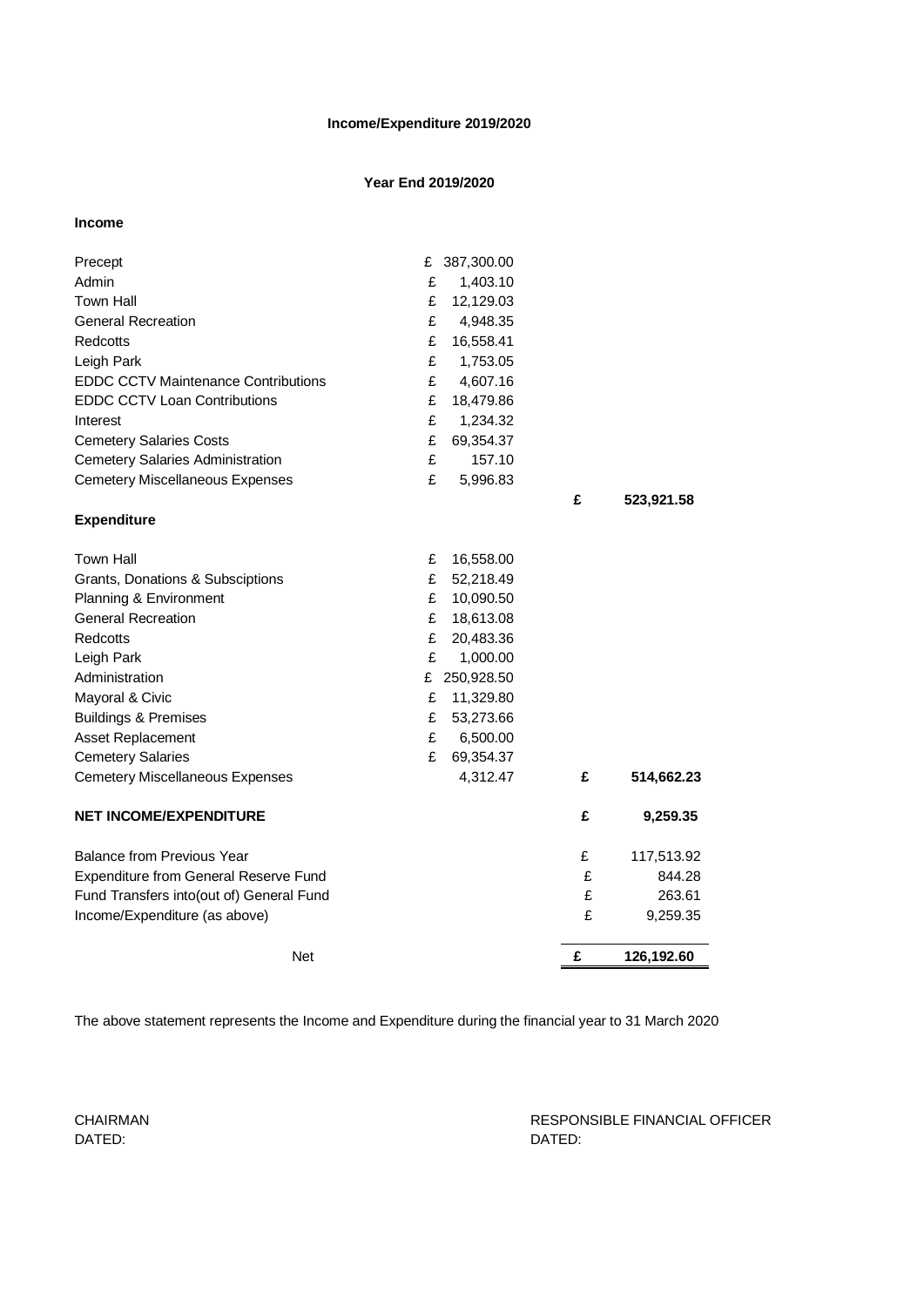### **Balance Sheet 2019/2020**

## **Year End 2019/2020**

| <b>Current Assets</b><br>Cash |                                   |                    |             |        |            |
|-------------------------------|-----------------------------------|--------------------|-------------|--------|------------|
|                               | <b>Current Account</b>            |                    | Ξ.<br>33.95 |        |            |
|                               | <b>Business Bond - Nationwide</b> |                    | 52,895.21   |        |            |
|                               | High Interest Account             |                    | 225,653.65  |        |            |
|                               | Petty Cash                        |                    | 350.00      |        |            |
| Debtors                       |                                   |                    |             | £      | 278,864.91 |
|                               | V.A.T.                            |                    | 7,605.30    |        |            |
|                               | Debtors Control Account           |                    | 33,335.54   |        |            |
|                               | Prepayments                       |                    | 76.64       |        |            |
|                               | Accrued Income                    |                    | -           |        |            |
| <b>Current Liabilities</b>    |                                   |                    |             | £      | 41,017.48  |
| Creditors                     | Receipts in Advance               |                    | 2,100.00    |        |            |
|                               | Accruals                          |                    | 15,575.60   | £      | 17,675.60  |
|                               |                                   | <b>Net Assets:</b> |             | £<br>= | 302,206.79 |

| General Balances                                   |           |  |
|----------------------------------------------------|-----------|--|
| Fund - Town Hall Refurbishment 6446                |           |  |
| Fund - Buildings 6447 & 6450                       | 28,101.16 |  |
| Fund - Redcotts Lodge 6452                         |           |  |
| Fund - Marriage Licence                            | 894.00    |  |
| Fund - Election Exps 5412                          | 6,990.99  |  |
| Fund - Resources Asset Replacement 6501& 5413      | 9,766.67  |  |
| Fund - Traff Order/Signs 6251                      |           |  |
| Fund - Contract Work (Rec) 6668 & 6894             | 1,470.36  |  |
| Fund - Rec Planting 6663                           | 995.89    |  |
| Fund - BID Support                                 |           |  |
| Fund - Leigh Park Play Area 6700                   | 3,071.37  |  |
| Fund - Redcotts Play Area 6898                     | 1,658.13  |  |
| Fund - Mega Van 6671                               |           |  |
| Fund - Vehicle & Plant 6502                        | 24,445.69 |  |
| Fund - Renamed - PWLB R'cotts Lodge Loan Principle |           |  |
| Fund - Redcotts Future Development Fund (6895)     | 10,000.00 |  |
| Fund - Car Park/ Footpath                          | 2,419.14  |  |
| Fund - Service 88                                  | 2,500.00  |  |
| Fund - Legal Expenses                              | 1,061.00  |  |
| Fund - WBC Cap/ Renewal                            | 4,180.00  |  |
| Fund - Street Lighting                             |           |  |
| Fund - Improvements Fund 5418 & 5419               | 18,244.55 |  |
| Fund - Grants Underspend 2019-20 6047              | 16,066.45 |  |
|                                                    |           |  |

£ 126,192.60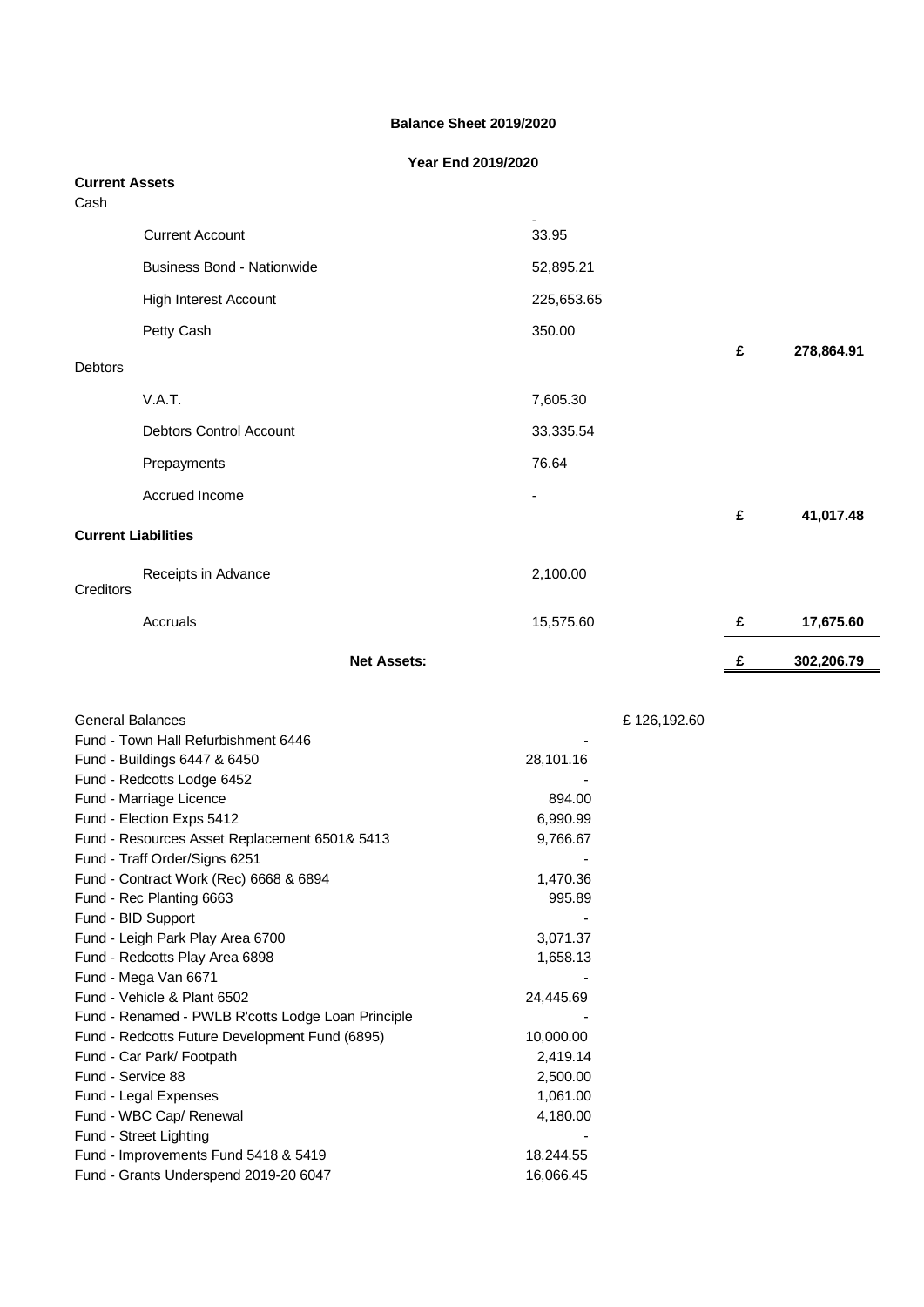| <b>Fund - Mayor's Charities</b>                    | 1,831.50  |             |            |
|----------------------------------------------------|-----------|-------------|------------|
| Fund - Renamed - Section 106 R'Cotts Tennis Courts | 29.00     |             |            |
| Fund - The Square Contribution                     | 9,000.00  |             |            |
| Fund - C.C.T.V Asset Replacement 6500              | 22,437.51 |             |            |
| Fund - Town Crier 5840                             |           |             |            |
| Fund - TCLG Fund                                   |           |             |            |
| Fund - Renamed - Working Together Program          | 2.500.00  |             |            |
| Fund - Youth Café                                  |           |             |            |
| Fund - Gunstone Trust                              | 8,350.78  |             |            |
|                                                    |           | £176.014.19 | 302.206.79 |

The above statement represents the true and fair financial position of the Council as at the 31st March 2020

DATED: DATED:

CHAIRMAN RESPONSIBLE FINANCIAL OFFICER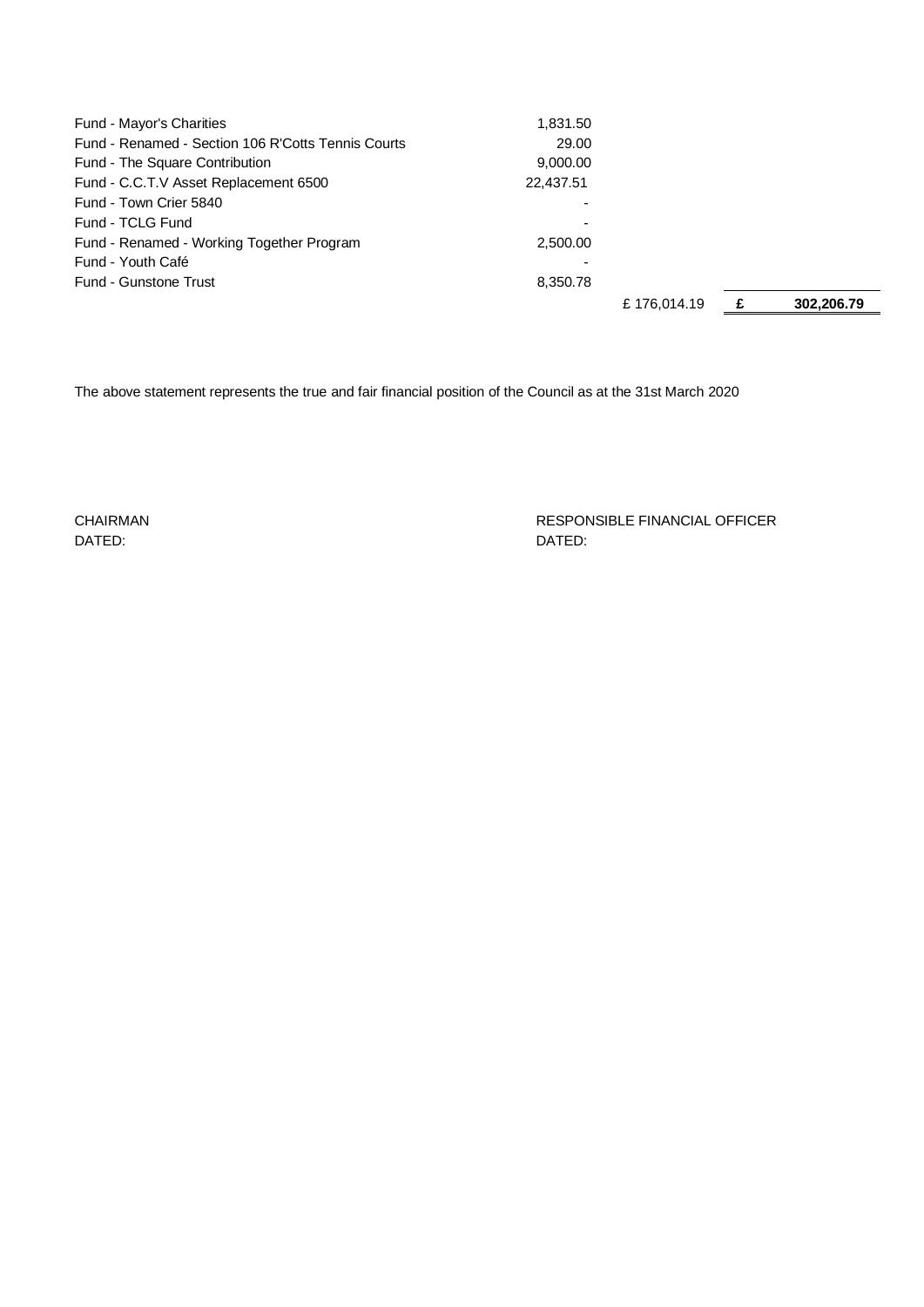## **Income / Expenditure for 2017/2018 & 2018/2019**

### **Year End 2017/18 Year End 2018/19**

|                | <b>Income</b>                            |   |            |
|----------------|------------------------------------------|---|------------|
| £376,500.00    | Precept                                  | £ | 387,300.00 |
| 1,553.22<br>£  | Administration                           | £ | 1,403.10   |
| £ 11,457.49    | <b>Town Hall</b>                         | £ | 12,129.03  |
| 6,100.01<br>£  | <b>General Recreation</b>                | £ | 4,948.35   |
| 12,609.51<br>£ | Redcotts                                 | £ | 16,558.41  |
| 1,949.28<br>£  | Leigh Park                               | £ | 1,753.05   |
| £ 29,763.76    | Donations                                | £ | 23,087.02  |
| 1,173.64<br>£  | Interest                                 | £ | 1,234.32   |
| £ 86,745.45    | <b>Cemetery Salaries Costs</b>           | £ | 69,354.37  |
| £<br>158.37    | <b>Cemetery Salaries Administration</b>  | £ | 157.10     |
| 3,065.62<br>£  | <b>Cemetery Miscellaneous Expenses</b>   | £ | 5,996.83   |
| £531,076.35    |                                          | £ | 523,921.58 |
| £154,576.35    |                                          | £ | 136,621.58 |
|                | <b>Expenditure</b>                       |   |            |
| 17,417.08<br>£ | <b>Town Hall</b>                         | £ | 16,558.00  |
| 48,900.15<br>£ | Grant, Donations & Subscriptions         | £ | 52,218.49  |
| £ 23,520.50    | Planning & Environment                   | £ | 10,090.50  |
| £ 92,932.50    | <b>General Recreation</b>                | £ | 18,613.08  |
| 19,306.94<br>£ | Redcotts                                 | £ | 20,483.36  |
| 1,000.00<br>£  | Leigh Park                               | £ | 1,000.00   |
| £147,855.91    | Administration                           | £ | 250,928.50 |
| 8,349.92<br>£  | Mayoral & Civic                          | £ | 11,329.80  |
| £ 52,639.65    | <b>Buildings &amp; Premises</b>          | £ | 53,273.66  |
| £<br>6,600.00  | Asset Replacement                        | £ | 6,500.00   |
| £ 86,939.25    | <b>Cemetery Salaries</b>                 | £ | 69,354.37  |
| 2,980.00<br>£  | <b>Cemetery Miscellaneous Expenses</b>   | £ | 4,312.47   |
| £508,441.90    |                                          | £ | 514,662.23 |
|                |                                          |   |            |
| 22,634.45<br>£ | <b>NET INCOME/EXPENDITURE</b>            | £ | 9,259.35   |
| £129,200.71    | General Balance from Previous Year       | £ | 117,513.92 |
| £ 29,941.79    | <b>Expenditure from General Fund</b>     | £ | 844.28     |
| $-E$ 4,379.45  | Fund Transfers into(out of) General Fund | £ | 263.61     |
| £ 22,634.45    | Income/Expenditure                       | £ | 9,259.35   |
| £117,513.92    | Net (Bal c/fwd)                          | £ | 126,192.60 |
| £175,569.74    | Other Funds Balances from Previous Year  | £ | 146,660.45 |
| £ 36,973.85    | Income to Funds                          | £ | 77,274.94  |
| 4,940.94<br>£  | <b>Contributions to Funds</b>            | £ | 12,088.87  |
| £ 70,824.08    | <b>Expenditure from Funds</b>            | £ | 60,010.07  |
| £146,660.45    | <b>Balance Carried Forward</b>           | £ | 176,014.19 |
| £ 264,174.37   | <b>Total Funds</b>                       | £ | 302,206.79 |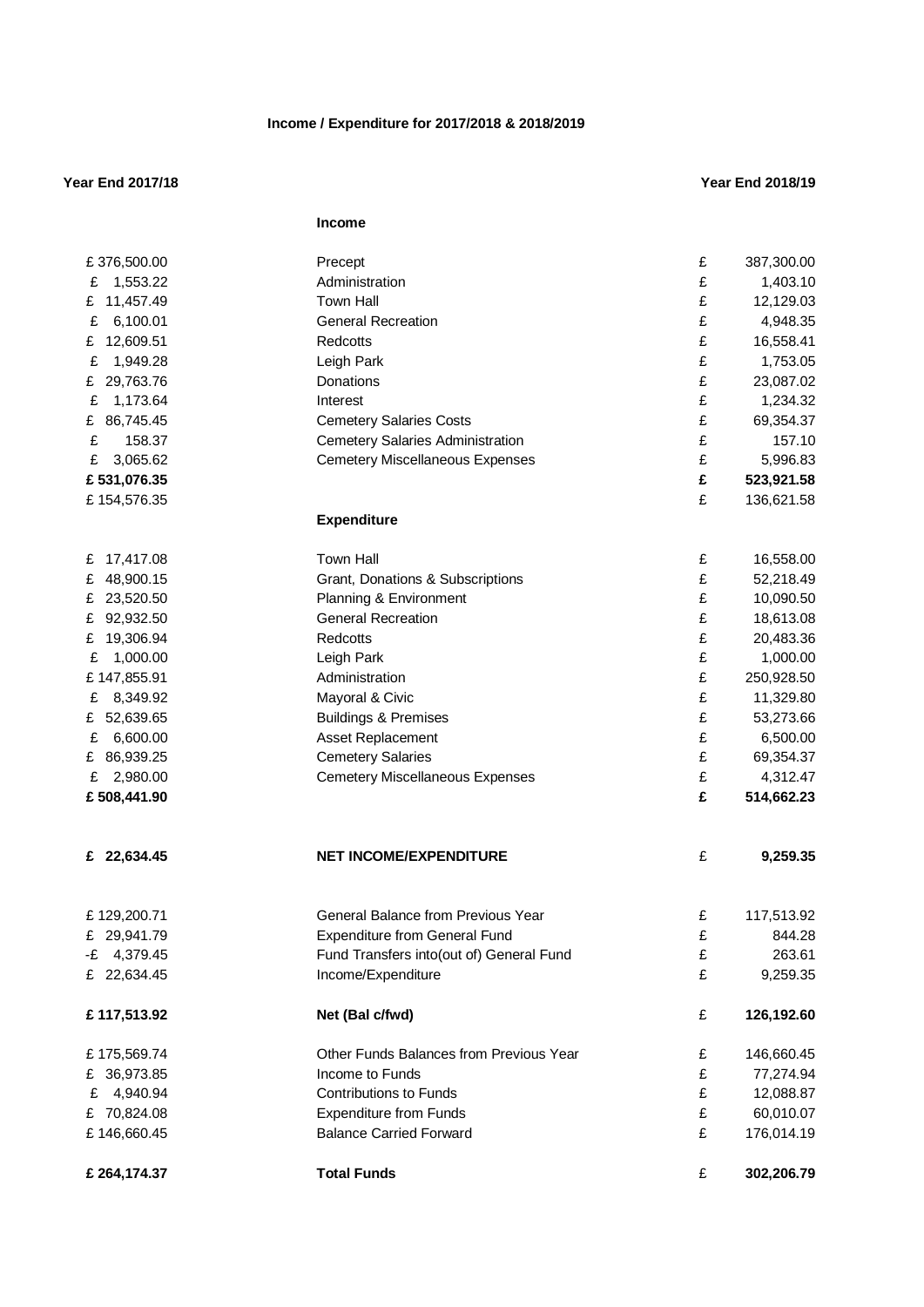### **Balance Sheet for 2017/2018 & 2018/2019**

### **Year 2017/18 Year 2018/19**

|             |              | <b>Current Assets</b>                              |          |             |
|-------------|--------------|----------------------------------------------------|----------|-------------|
|             |              | Cash                                               |          |             |
|             | 4532.9       | <b>Current Account</b>                             |          | $-33.95$    |
|             | 52318.14     | Nationwide Business Bond                           |          | 52895.21    |
|             | 217417.97    | <b>High Interest Account</b>                       |          | 225653.65   |
|             | 340.69       | Petty Cash                                         |          | 350.00      |
|             | £ 274,609.70 |                                                    |          | £278,864.91 |
|             |              | <b>Debtors/Creditors</b>                           |          |             |
|             |              | <b>Debtors</b>                                     |          |             |
|             | 3014.34      | V.A.T                                              |          | 7605.30     |
|             | 19810.80     | <b>Debtors Control Account</b>                     |          | 33335.54    |
|             | 1045.88      | Prepayments                                        |          | 76.64       |
|             | 515.00       | Accrued Income                                     |          | 0.00        |
|             | £24,386.02   |                                                    |          | £41,017.48  |
|             |              | <b>Current Liabilities</b>                         |          |             |
|             | 3066.66      | Receipts in Advance                                |          | 2100.00     |
|             |              | Creditors                                          |          |             |
|             | 31754.69     | Accruals                                           |          | 15575.60    |
|             | £ 34,821.35  |                                                    |          | £ 17,675.60 |
|             |              | Net Assets:                                        |          |             |
|             | £ 264,174.37 |                                                    |          | £302,206.79 |
|             |              |                                                    |          |             |
|             | 117513.92    | <b>General Balances</b>                            |          | £126,192.60 |
| 31,589.57   |              | Fund - Town Hall Refurbishment 6446                | 0.00     |             |
| 6,960.00    |              | Fund - Buildings 6447 & 6450                       | 28101.16 |             |
| 2,120.83    |              | Fund - Redcotts Lodge 6452                         | 0.00     |             |
| 1,970.00    |              | Fund - Marriage Licence                            | 894.00   |             |
| 2,990.99    |              | Fund - Election Exps 5412                          | 6990.99  |             |
| 8,321.63    |              | Fund - Resources Asset Replacement 6501& 5413      | 9766.67  |             |
| 2,609.00    |              | Fund - Traff Order/Signs 6251                      | 0.00     |             |
| 3,570.36    |              | Fund - Contract Work (Rec) 6668 & 6894             | 1470.36  |             |
| 1,205.53    |              | Fund - Rec Planting 6663                           | 995.89   |             |
| 0.00        |              | Fund - BID Support                                 | 0.00     |             |
| 2,100.52    |              | Fund - Leigh Park Play Area 6700                   | 3071.37  |             |
| 2,000.00    |              | Fund - Redcotts Play Area 6898                     | 1658.13  |             |
| $-2,070.00$ |              | Fund - Mega Van 6671                               | 0.00     |             |
| 22,579.84   |              | Fund - Vehicle & Plant 6502                        | 24445.69 |             |
|             |              | Fund - Renamed - PWLB R'cotts Lodge Loan           |          |             |
| 615.45      |              | Principle                                          | 0.00     |             |
| 10,000.00   |              | Fund - Redcotts Future Development Fund (6895)     | 10000.00 |             |
| 1,919.14    |              | Fund - Car Park/ Footpath                          | 2419.14  |             |
| 0.00        |              | Fund - Service 88                                  | 2500.00  |             |
| 1,061.00    |              | Fund - Legal Expenses                              | 1061.00  |             |
| 4,180.00    |              | Fund - WBC Cap/ Renewal                            | 4180.00  |             |
| 640.00      |              | Fund - Street Lighting                             | 0.00     |             |
| 0.00        |              | Fund - Improvements Fund 5418 & 5419               | 18244.55 |             |
| 0.00        |              | Fund - Grants Underspend 2019-20 6047              | 16066.45 |             |
| 3,595.61    |              | Fund - Mayor's Charities                           | 1831.50  |             |
| 29.00       |              | Fund - Renamed - Section 106 R'Cotts Tennis Courts | 29.00    |             |